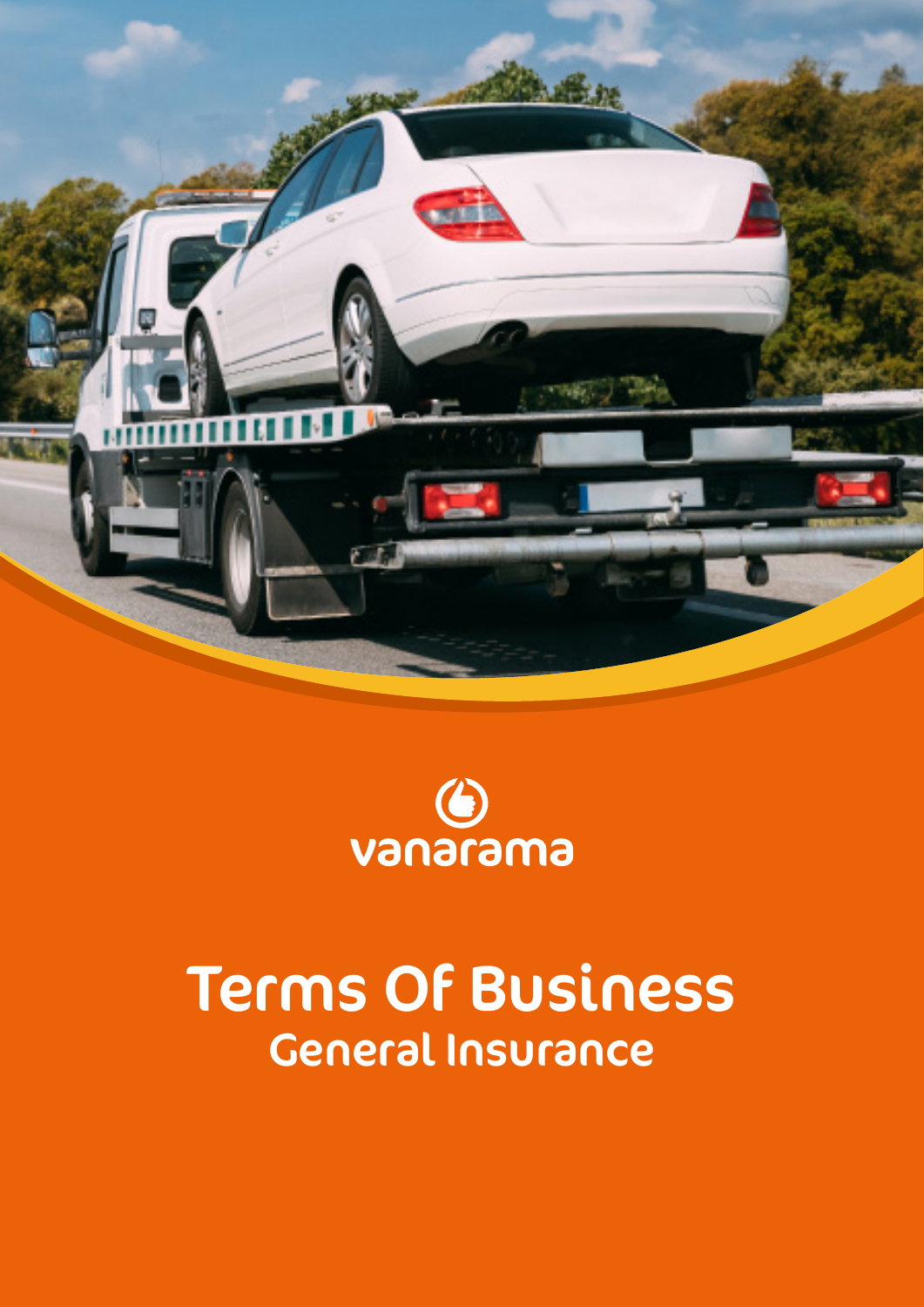# Terms of Business Agreement

The following Terms of Business Agreement sets out the basis on which Autorama UK Limited, referred to as Vanarama or Vanarama Insurance Services, 'We', 'Us', 'Our' will provide business services to you as a consumer or commercial client of the firm.

Please contact us immediately if there is anything in these terms of business which you do not understand or with which you disagree. We are happy to answer any questions and willing to explain these terms and the reasons for them. **YOU ARE DEEMED TO HAVE ACCEPTED THESE TERMS OF BUSINESS UNLESS YOU ADVISE US OTHERWISE WITHIN 7 DAYS OF RECEIPT.**

# Contact Us

Telephone: Vehicle Insurance on 01442- 838174 or Finance GAP Insurance on 01442 -835768 Email: Vehicle Insurance on [insuranceservices@vanarama.co.uk](http://insuranceservices@vanarama.co.uk) or Finance GAP Insurance on [gap@vanarama.co.uk](http://gap@vanarama.co.uk) Business Hours: 08:30 to 17:30 Monday to Thursday and 09:00 to 17:00 on Friday. Closed at weekends and Bank Holidays.Address: Our registered address is: Vanarama, Maylands Avenue, Hemel Hempstead, Hertfordshire, HP2 7DE. We are a privately owned limited company, under company registration number 05137709. As an insurance broker, we trade under the name Vanarama Insurance Services.

# About Us

We are authorised and regulated by the Financial Conduct Authority (FCA) as a finance broker and insurance intermediary. and our Firm Reference Number on number is 630748. We are permitted to introduce, arrange, deal as an agent of insurers and clients and assist in the administration and performance of non-investment insurance policies.

We are also authorised by the FCA for Credit Broking, Debt Adjusting, Debt Administration, Debt -counselling, Entering into a Regulated Consumer Hire Agreement as owner and exercising or having the right to exercising or having the right to exercise the owner's rights and duties under a regulated consumer hire agreement. We act for a number of lenders. You can check this information by calling the FCA helpline on 0800 111 6768 or by visiting its website at [www.register.fca.org.uk.](http://www.register.fca.org.uk)

# Our Products & Services

We offer a wide range of insurance products and have access to leading insurers in the marketplace. We will ask you some questions to assess eligibility for the product you want to buy and to work out your premium. When we arrange your insurance, we provide a non-advised sale which is information only about a policy from one or more insurance undertakings without giving you advice or a personal recommendation, in which case we will provide the names of those insurance undertakings, you will then need to choose whether or not to buy the product.

# Finance Gap Insurance

(To cover any difference between the payment made from an insurance claim and the amount needed to settle your finance agreement for the insured vehicle) and **Tools-in-Transit Insurance** (to cover the cost of repairing your tools if they are damaged while they are being carried in the vehicle specified in your policy schedule, or being loaded into or unloaded from it) is provided from a single insurer, Advent Insurance PCC Limited. We administer the Finance GAP and Tools in Transit policies that we sell on behalf of Advent Insurance, including collecting premiums, dealing with policy administration and handling claims. Advent Insurance PCC Ltd is authorised and regulated by the Malta Financial Services Authority (MFSA) under reference C52394. You can check this on the Financial Services Register on the MFSA's website at [www.mfsa.com.mt](http://www.mfsa.com.mt) Advent Insurance PCC Ltd and is authorised under the FCA Temporary permissions regime under Firm Reference Number 595508. Our subsidiary, Autorama Holdings (Malta) Ltd, holds shares in Advent Insurance PCC Ltd. Advent Insurance PCC Limited is an independent company which sets its own products, covers and premiums.

We offer **Van and Car Motor Insurance** (and associated add-on products of KeyCover, Excess Protection, Legal Expenses, and European Breakdown) from a number of insurers. This sale will be on a non-advised basis which is information only about a policy from one or more insurance undertakings without giving you advice or a personal recommendation, in this case we will provide you with the names of those insurance undertakings, you will then need to choose whether or not to buy the product.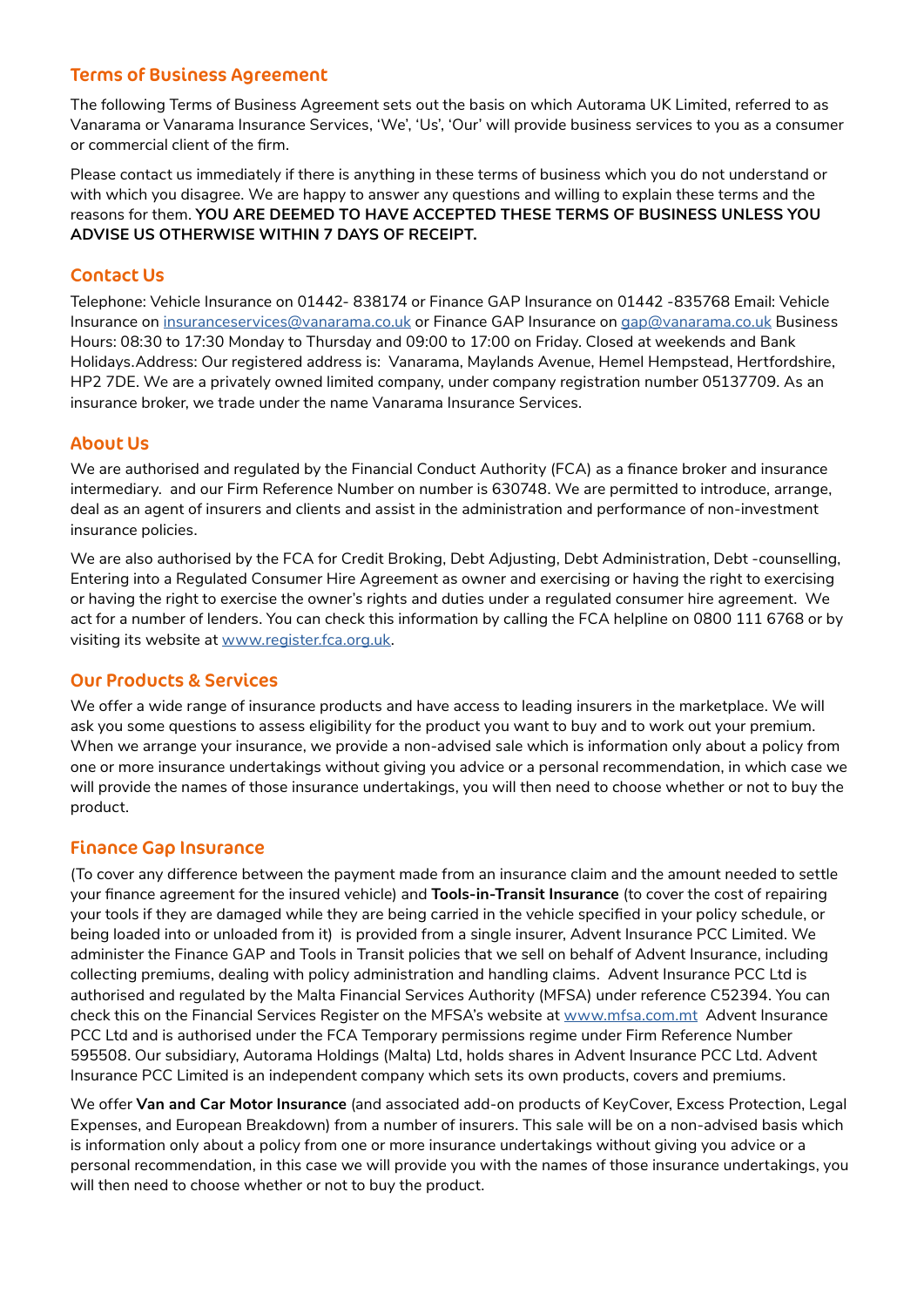We generally act on your behalf in arranging your insurance, but we'll make clear at the outset whether we are acting for you or for the insurer in particular circumstances.

# Our Charges

We may charge you for the work incurred in handling your insurances. These charges apply if you instruct us to arrange insurance, carry out a mid-term adjustment, renewal cancellation or other work on your behalf. Any additional charges, if applicable, will always be agreed with you in advance of them becoming due.

#### **Finance Gap insurance:**

- New business arrangement fee of £25.00
- Cancellation charge of £35.00 if outside the cooling off period of 30 days. No charge if you cancel within the 30 days colling off period.

#### **Vehicle Insurance:**

- Adjustment charge: Minimum charge of £25 plus any fee charged by your insurer.
- Cancellation charge: £50 for all motor policies if you cancel outside the 14 days cooling off period.
- Cancellation charge within the 14-day cooling-off period of £15.
- Recorded delivery charge if we send a letter by recorded delivery (including cancellation letters): £5
- New business arrangement fee of £25.00

#### **Tools in Transit Policies:**

- We do not charge a fee for arranging or amending cover for tools-in-transit insurance if we sell this without a vehicle insurance policy.
- No fee for cancelling standalone Tools in Transit policies.

#### **Premium Finance:**

• Instalment charge (if you pay by direct debit): If you pay your premium by instalments, we will tell you about any extra fees, charges or interest that will be charged as part of your credit arrangements.

# Payment Options

Invoice: You must pay our invoice as soon as you receive it. You must pay the full amount shown on the invoice without making any deductions, including to cover any set-off (amounts we owe you) or any counterclaim for compensation from us or insurers.

One payment: You can pay your premium as a single payment by debit card or credit card,

Spreading the cost of your insurance:

**a)** You can pay for Finance GAP by 10 equal instalments at no extra cost.

**b)** Premium Instalment facilities: If you wish to pay your premium by instalments for motor insurance policies we shall inform you of any additional fees, charges or interest as part of your credit agreement.

# Our Earnings

In return of placing business with insurers, underwriters and other product providers we generally so receive a commission from them which is a percentage of the premium you pay for the insurance.

For arranging premium instalment facilities, we are on a fixed amount of commission from our premium finance provider(s) which is usually a percentage of the individual loan. This means that the amount you pay for credit and the overall cost of arranging your insurance will vary according to the interest charged by the lender and the amount of commission we earn.

Using premium finance makes the overall cost of the insurance more expensive.

A full breakdown of the cost of your insurance and the cost of credit will be provided as part of your new business or renewal quotation before you make a decision whether to proceed.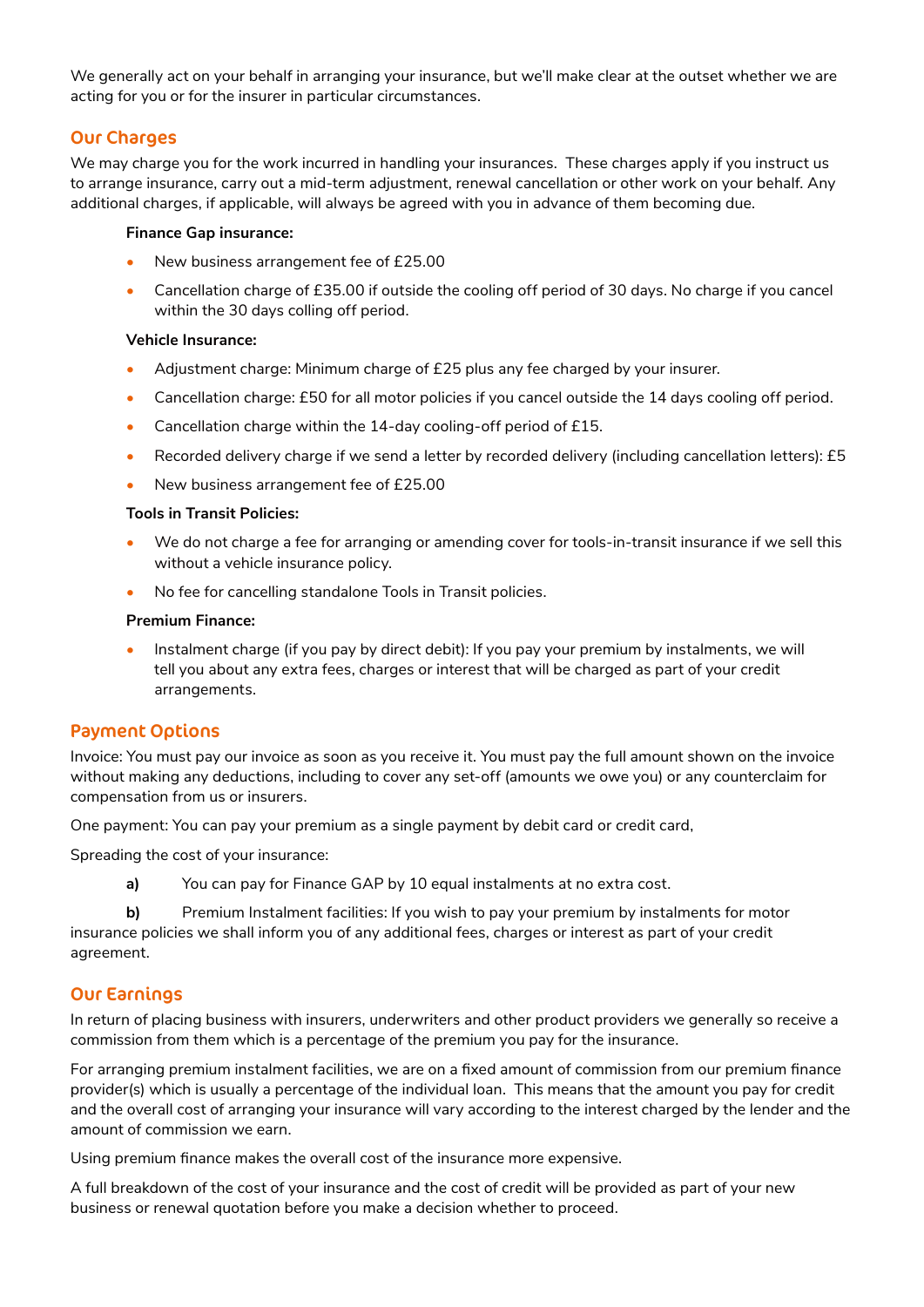You are entitled, at any time, to request information about any commission which we may have received as a result of placing you insurance business, or arranging for you to pay your premium by instalments.

Please be assured that at no time will the way in which we are remunerated conflict with our responsibilities to meet your needs and treat you fairly.

# Protecting Your Money

Before passing your premium to the insurer or forwarded to you in the event of a premium refund, we hold your money as an agent of the insurer which wish we arrange your insurance. Where we hold premium as the agent of the insurer, it is regarded as received by the insurer. . We may transfer your premiums to the insurer through another intermediary or underwriting agent for the purposes of effecting a transaction.

By accepting these terms of business, you are giving your consent for us to treat your money in this way. Please notify us immediately if you have any objection or query.

## Refunds If You Cancel Your Insurance

If you cancel an insurance policy, we have arranged for you, we will take our cancellation charge from any refund due to be paid to you. If you owe us any money on your account, we will also take this from the refund. If you pay for your insurance by direct debit through an agreement with a credit company, you will have to settle any outstanding balance with them. You will not receive a refund if there is an outstanding claim on your policy or if you have made a claim for an incident where you were at fault.

For motor insurance Your insurer will need written evidence that you have insured your vehicle elsewhere to allow them to pay a refund for the period of insurance your policy was no longer required. If you cancel a tools-in-transit policy that you have bought without a vehicle insurance policy, your insurer will not need to see evidence of alternative insurance before paying a refund.

## What To Do If You Have A Complaint

We aim to provide a high level of service at all times. However, if you have a complaint about our service, please contact us.

Write to: Head of Insurance, Insurance Services, Vanarama, Maylands Avenue, Hemel Hempstead, Hertfordshire, HP2 7DE Email: [customerservice@vanarama.co.uk](http://customerservice@vanarama.co.uk) Phone: 01442 838 174

If you cannot settle your complaint with us, you may be able to refer it to the Financial Service Ombudsman. You can contact the Financial Ombudsman Service by telephone on 0800 023 4567 or online and further information is available at <http://www.financial-ombudsman.org.uk/> If you do decide to refer any matter to the Financial Ombudsman Service your legal rights will not be affected. We will provide a summary of our complaints handling procedures should you make a complaint which we cannot resolve informally and at any other time, upon your request.

# The Financial Services Compensation Scheme (FSCS)

We are covered by the FSCS. You may be entitled to compensation from the scheme if we cannot meet our obligations. This depends on the type of business and the circumstances of the claim. Insurance advising and arranging is covered for 90% of the claim, without any upper limit. For compulsory classes of insurance, then insurance advising and arranging is covered for 100% of the claim, also without any upper limit. The compensation scheme does not apply to consumer credit. More information about compensation scheme arrangements is available from the FSCS.

Phone: 0800 678 1 100 or 020 7741 4100 or by visiting Website: [http://www.fscs.org.uk/](http://www.fscs.org.uk/ )

# Your Right To Cancel

#### **Finance GAP Insurance**

You have a right to cancel your finance gap policy within 30 days. If you cancel it after 30 days, you will have to pay an administration fee of £35 and the premium owed for the period you have been covered for. We will return any remaining premium to you as long as you have not made any claims on the policy. If you have arranged to pay for your policy by instalments to us, this is not subject to a credit charge. You can withdraw from this credit agreement by telling us you want to do this within 14 days. The insurer will then return the premium they have received within 30 days for payment to you.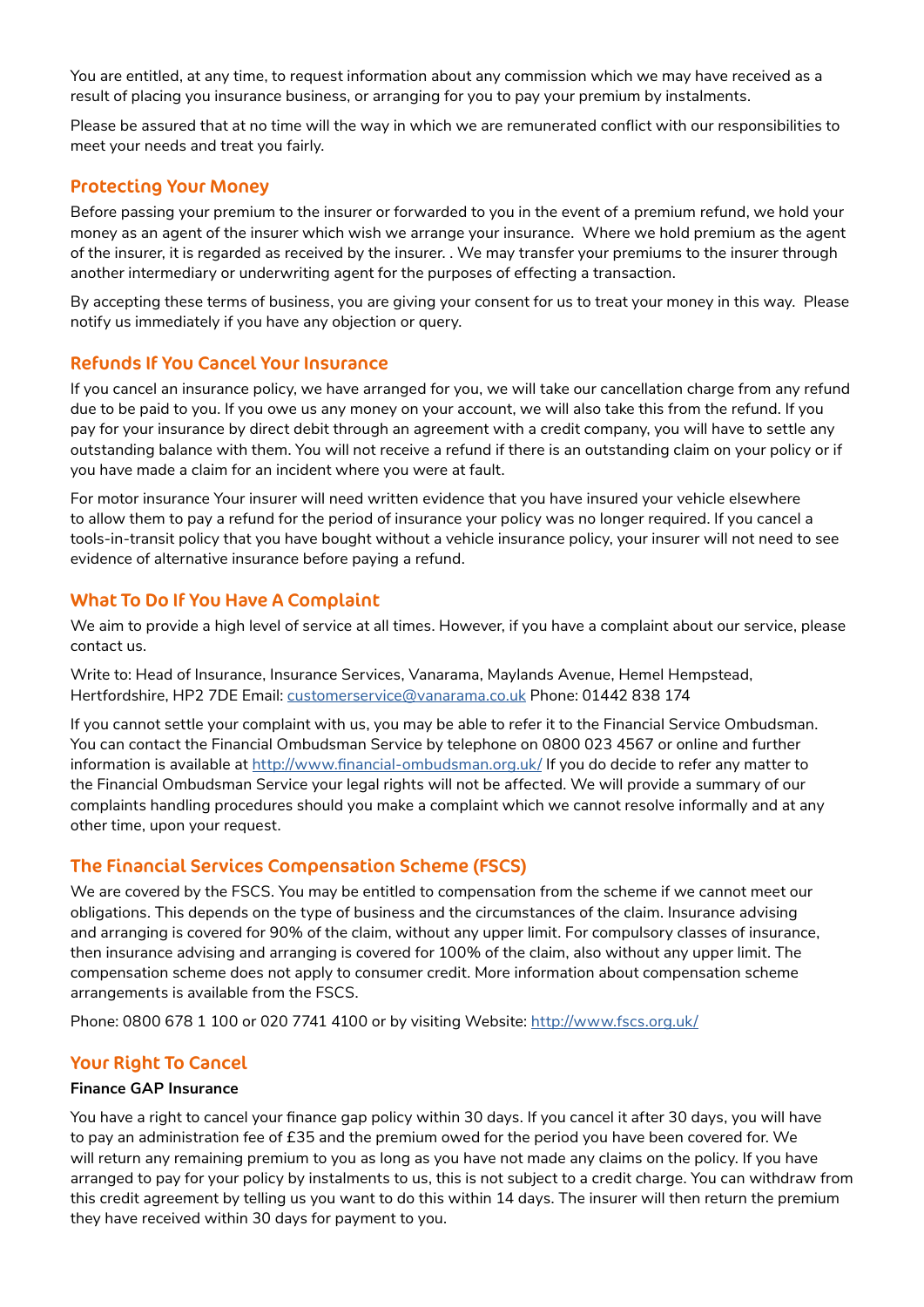#### **Other Insurance**

You have a legal right to cancel a policy you take out through us within without penalty within the first 14 days (or, in some cases longer), known as the 'cooling-off period'. Please see your policy documentation for further details. If you cancel within the cooling-off period (where this applies) you will receive a proportionate refund of premium from the insurer. However, insurers are entitled to make an administrative charge.

Before passing on the refund to you, we may make a charge which reflects our administrative costs of arranging and cancelling the policy. Details of the amount we charge are detailed under Fees and Charges.

If you want to cancel your policy outside the cooling-off period, your insurer may charge you a fee themselves in addition to our charges. If you cancel your policy but you have already made a claim on it, you may not be entitled to any refund (please see your insurer's terms and conditions).

If you pay by instalments, you will also have to pay any outstanding payments to the credit provider. We may cancel your insurance at any time by sending seven days' notice to the address we have on our records for you. If you pay your premium by instalments and we do not receive or are unable to collect any payment by the due date, we will treat you as having cancelled the policy and we will pay any refund direct to your finance provider. If the refund is not enough to cover the full amount you owe to the credit company, you will be responsible for paying this. If your vehicle is declared a total loss, we will cancel the insurance. You must still pay the full premium, including Insurance Premium Tax and fees.

## **Optional Add-On Policies**

These are policies such as Keycover, Legal Expenses, Excess protection, European breakdown. If you cancel your primary insurance policy, any optional add on policies you bought will not be cancelled unless you specifically instruct us to do so.

# Your Duty Of Disclosure

Consumers: You must take reasonable care not to make a misrepresentation to the insurer. This means that all the answers you give and statements you make as part of your insurance application, including at renewal and when an amendment to your policy is required, should be honest and accurate. If you deliberately or carelessly misinform the insurers, this could mean that part of or all of a claim may not be paid.

Non-consumer customers: Where we arrange insurance wholly or mainly for purposes related to your trade, business or profession, you have a duty under The Insurance Act 2015 to make a fair presentation of the risk. This means that you must disclose every material circumstance which you and/or your senior management and/ or anyone responsible for arranging your insurance know or ought to know. Alternatively, you must disclose sufficient information which would put the insurer on notice that it needs to make further enquiries for the purpose of revealing those material circumstances. You are expected to carry out a reasonable search in order to make a fair presentation of the risk and will be deemed to know what should reasonably have been revealed by the search.

Your duty of fair presentation applies at the start of the policy, at renewal and when any variation of the policy is arranged. If you fail to make a fair presentation, the insurer may refuse to pay your claim or reduce the settlement amount, depending on the circumstances.

# Your Responsibility To Read Documents

When an insurance policy or loan agreement with related documents is issued to you, we strongly advise you to read the documents carefully as they form the basis of the cover you have bought or the contract you have entered into. If you are in doubt over any terms and conditions, please tell us as soon as possible.

# Protecting Your Information

We take your privacy extremely seriously and we will only use your personal information in line with our Privacy Notice.

Where necessary, for example where we would like to use your data for some marketing purposes, we shall ask for your specific consent to do so. Your personal information includes all of the details you have given us to process your insurance policy (we will not ask for more information than is necessary). We may share your data with Third Parties for the provision and ongoing performance of your insurance policy. Your data may be transferred outside the UK. We will not sell, rent or trade your data under any circumstances.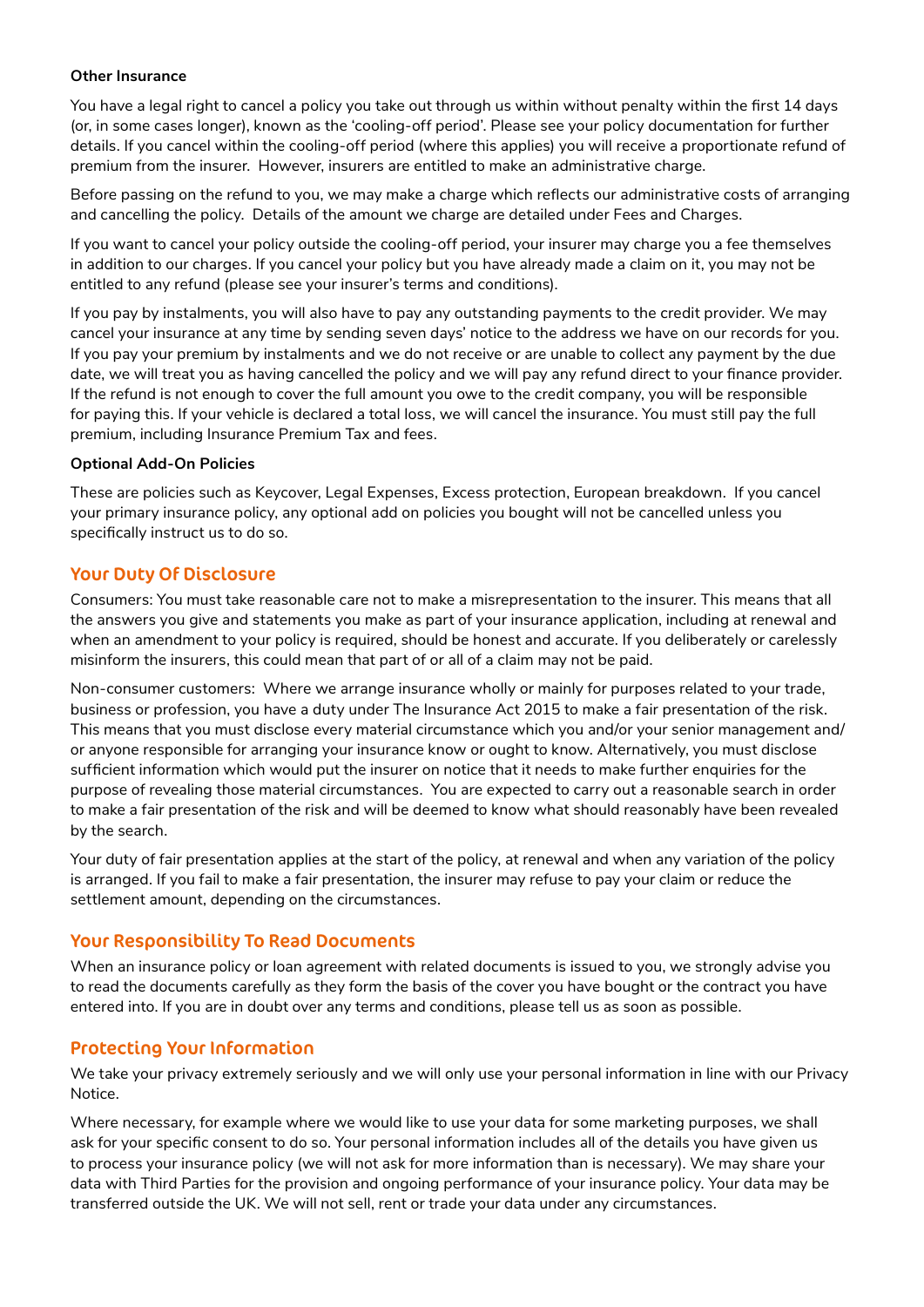All of the personal information you supply to us will be handled strictly in accordance with the applicable Data Protection regulations and legislation.

For your protection and training purposes, we record all phone calls to and from Autorama UK Ltd t./a Vanarama. We will not retain telephone recordings for any longer than necessary for the purposes for which they are collected or as required by our Data Retention Policy or other legal requirement, whichever is longer.

To protect us from fraud and confirm your identity, we may use publicly available information from a variety of sources, including credit-reference agencies and other external organisations, such as the Claims Underwriting Exchange (CUE). If we do undertake a credit search this, our search will appear on your credit report, whether or not you go ahead with your application for insurance. Where we check driving licences (including for any named drivers) against the DVLA database we will do so after obtaining your and any named drives consent. For more information on why we collect and use your personal information, please see our Privacy Policy at [www.vanarama.com/legal/privacy-policy.html](http://www.vanarama.com/legal/privacy-policy.html).

If you have any questions, please write to the Data Protection Officer at Vanarama, Maylands Avenue, Hemel Hempstead, Hertfordshire, HP2 7DE or email them at [dpo@autorama.co.uk](http://dpo@autorama.co.uk)

# What To Do If You Need To Make A Claim

#### **Finance GAP Insurance**

Please see your policy documentation if you need to make a claim, and contact us on 01442 835768. You should not agree a settlement figure with your motor insurer until you have contacted us, as we may need to speak to your motor insurer on your behalf about the value of your vehicle.

#### **Other insurance**

Please see your policy summary or your policy document if you need to make a claim for the claims contact details. If you are not sure who to contact, please call us on 01442 838 175.

# Block Transfers

In respect of some classes of insurance we may operate block insurance arrangements in order to provide competitive terms. This is where we place all insurances of a certain type with one insurer who can provide particularly competitive terms for all our customers. On occasions it will be necessary for us to transfer such blocks from one insurer to another where this is beneficial for our clients. This Terms of Business Agreement constitutes both your acceptance that we may do this and your prior request for us so to do.

# Money Laundering/Proceeds Of Crime

We are obliged to report to the National Crime Agency any suspicion of money laundering or terrorist financing activity and we are prohibited from disclosing any such report.

# Adequacy Of Insurance Values

It is the responsibility of the insured to ensure that all sums insured and policy limits are adequate.

#### Conflicts Of Interest/Customers Best Interests

As insurance brokers we generally act as your agent in advising you, arranging your insurance and assisting you in the event of a claim; we will always act honestly, fairly and professionally ensuring your best interests are our priority. In certain circumstances we may act for and owe duties of care to insurers and/or other parties. Where we become aware of any actual or potential conflict of interest with our duty to you, we will inform you of the situation and the options available to you before we proceed.

# Insurer Security

The insurers we use are regulated and are required to have adequate capital resources. However, we cannot guarantee the solvency of any insurer we place business with. An insolvent insurer may be unable to pay claims or may be unable to pay them in full and you may have to pay a further premium to pay for alternative insurance cover.